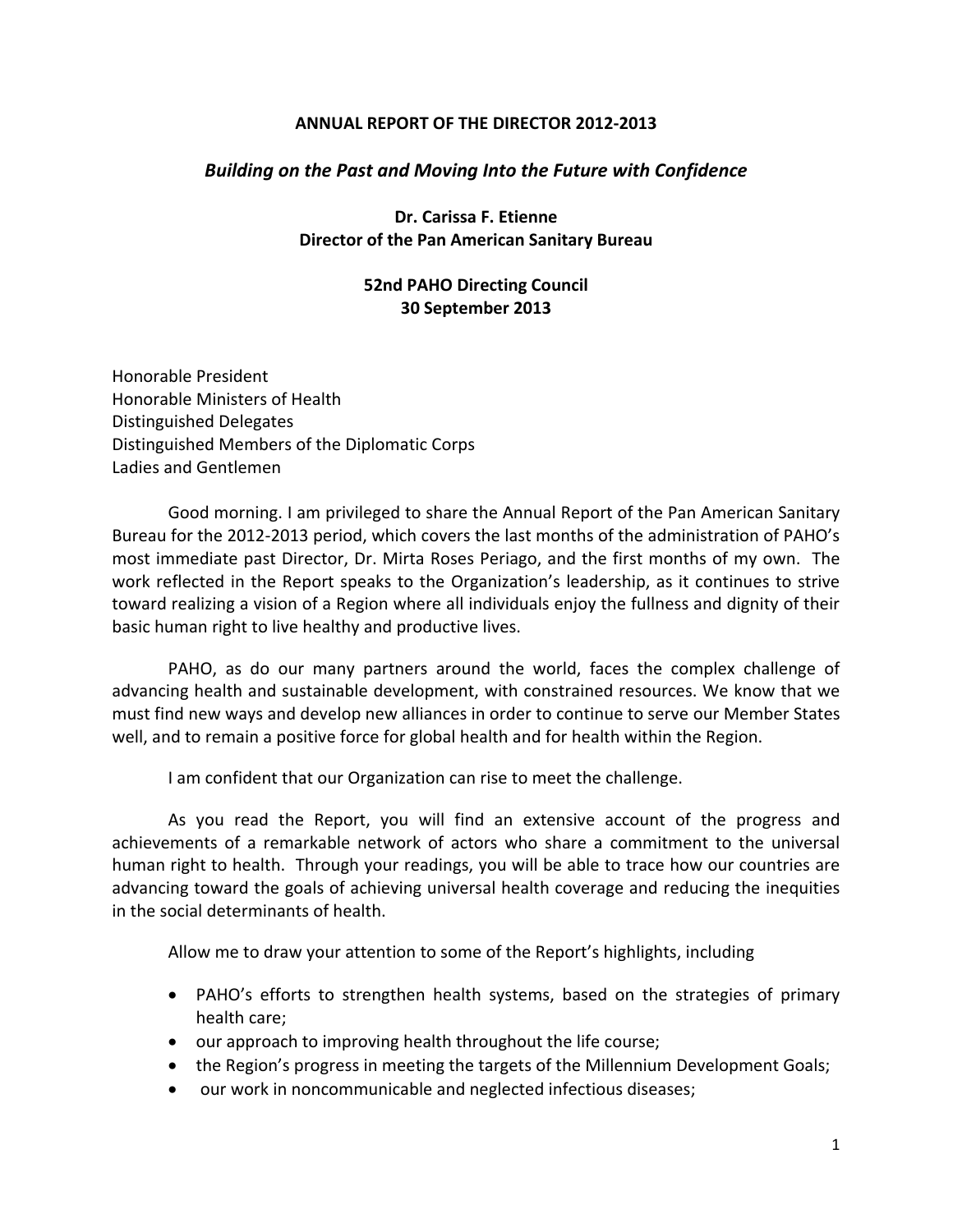- our efforts in reducing the burden of infectious diseases and reducing the epidemics of communicable diseases;
- our achievements in building the capacity of countries and the Region in key areas, including epidemic alert and response, and disaster preparedness and risk reduction.

PAHO's network extends across ever-expanding and ever-deepening relationships among our partners. It is because of this network that,

- The people of the Americas are healthier and stronger.
- Our Region is stronger, so too are our countries.
- Our influence is stronger.
- Our Organization is stronger, as we restructure our internal operations and as we move towards a fuller integration of technology into all we do.

What's more, I can report that from this position of **strengths multiplied** – PAHO is ready—indeed eager—to press forward on the Strategic Plan for 2014-2019.

**First and foremost, let me re-confirm what has been recognized and applauded in multiple global reports. The outcome of your leadership and efforts within your countries and across our Region is that the people of the Americas are healthier and stronger, by most every measure.** 

Estimated life expectancy in the Region rose to 76.2 years at the end of 2010, and is projected to rise to 82.7 years by 2050. The Region's mortality rate continues to drop, despite an aging population. The same positive trend is seen in infant mortality, which declined 62% between 1990 and 2011.

Maternal mortality has also declined in the Region, although not as steeply as the average global reduction

The Region has made significant progress in meeting the health-related MDGs, including reducing infant mortality, reducing the incidence of malaria and tuberculosis, and reducing the spread of HIV/AIDS. We have the highest annual rate of decline in TB incidence of any WHO region. In addition, the Region shows positive trends in providing safe drinking water, access to reproductive health, to affordable, essential drugs and to treatment for people living with HIV/AIDS.

We have no intention of letting the next two years become lost opportunities, as countries continue their final push to meet the targets of the MDGs before turning the page on this era. Most recently, in September 2013, PAHO signed the Declaration of Panama, A Promised Renewed for the Americas, committing to redouble its efforts to reduce inequities in reproductive, maternal, neonatal and child health through multisectoral interventions. We joined partners and sponsors from the IDB, UNAIDS, UNFPA, UNICEF USAD and the World Bank, and 30 countries and 16 international agencies.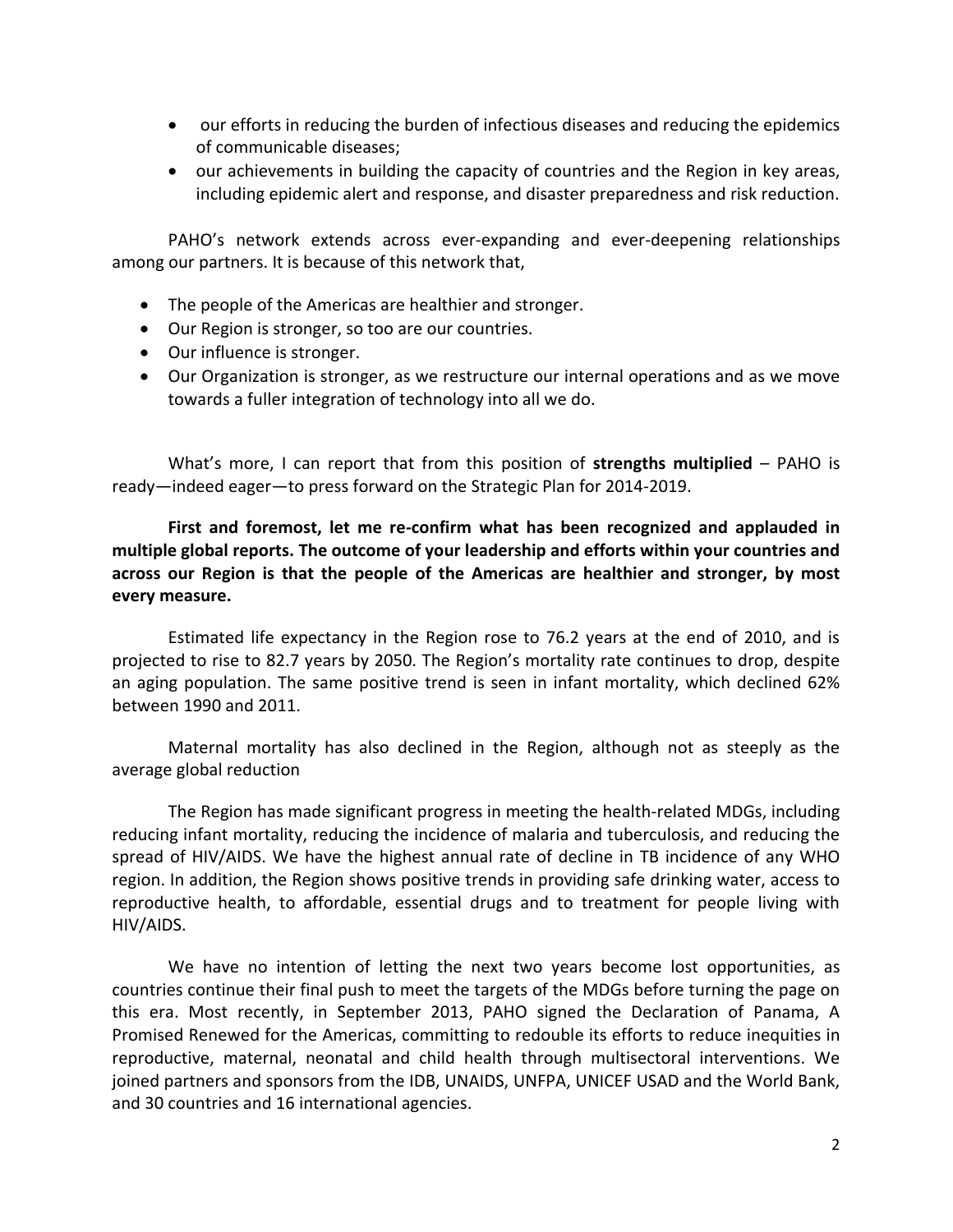The Annual Report before you shows what countries throughout the Region have achieved, with PAHO's support, during 2012-2013.

Countries are successfully confronting old problems, existing problems and new emerging challenges. Colombia—after 16 years of efforts—became the first country in the world to eliminate onchocerciasis, or river-blindness, in 2013, when WHO verified the country as transmission free. This effort was led by Colombia's National Institute of Health and the Ministry of Health and Social Protection with support from PAHO, the Carter Center's Onchocerciasis Elimination Program of the Americas, and Merck Laboratories' Mectizan Donation Program.

In June 2012, PAHO partnered with UNICEF, the U.S. CDC, AECID, and AIDIS to launch the Regional Coalition for Water and Sanitation to Eliminate Cholera in Hispaniola. The Coalition—which now has 20 members—provided technical support for the governments of Haiti and the Dominican Republic to develop national plans of action for eliminating cholera by 2022. By mid-2013, the Coalition had secured pledges of more than US\$ 200 million to support the plans' implementation, and it continues to work to mobilize additional resources.

You will also find details within the Report of PAHO's life-course approach, which focuses on the comprehensive development of children from infancy through adolescence, with a special emphasis over the reporting period on reducing maternal and neonatal mortality.

PAHO has long been recognized for its leadership in the eradication and elimination of vaccine preventable diseases. Over the past year, countries of the Americas continued to pave the way for introducing new vaccines through their national immunization programs. At the end of 2012, 86 % of all children under age 1 in the Region were covered by the rotavirus vaccine; and 81 % received the pneumococcal vaccine.

# **Our Region's strength is a result of your leadership in the health sector and your influence in improving those social conditions and structural determinants that promote health within your own countries.**

As a result of the Region's social policies and programs, over 60 million people in Latin America and the Caribbean had moved out of poverty by 2010, and that trend continued up through the end of last year, and until today. The Region's Human Development Index is now at 0.704, just shy of the UNDP marker for "high development." With almost universal access to primary education throughout the Region, one of the most critical conditions for health, economic productivity, social mobility, poverty reduction and citizenship-building has been met.

Pan American solidarity, which has always played a role in the public health of the Region, continues today as our population ages and their disease burden shifts. PAHO's Member States have mandated a multi-stakeholder, collaborative, "whole of government and whole of society" approach to fight the rising epidemic of noncommunicable diseases.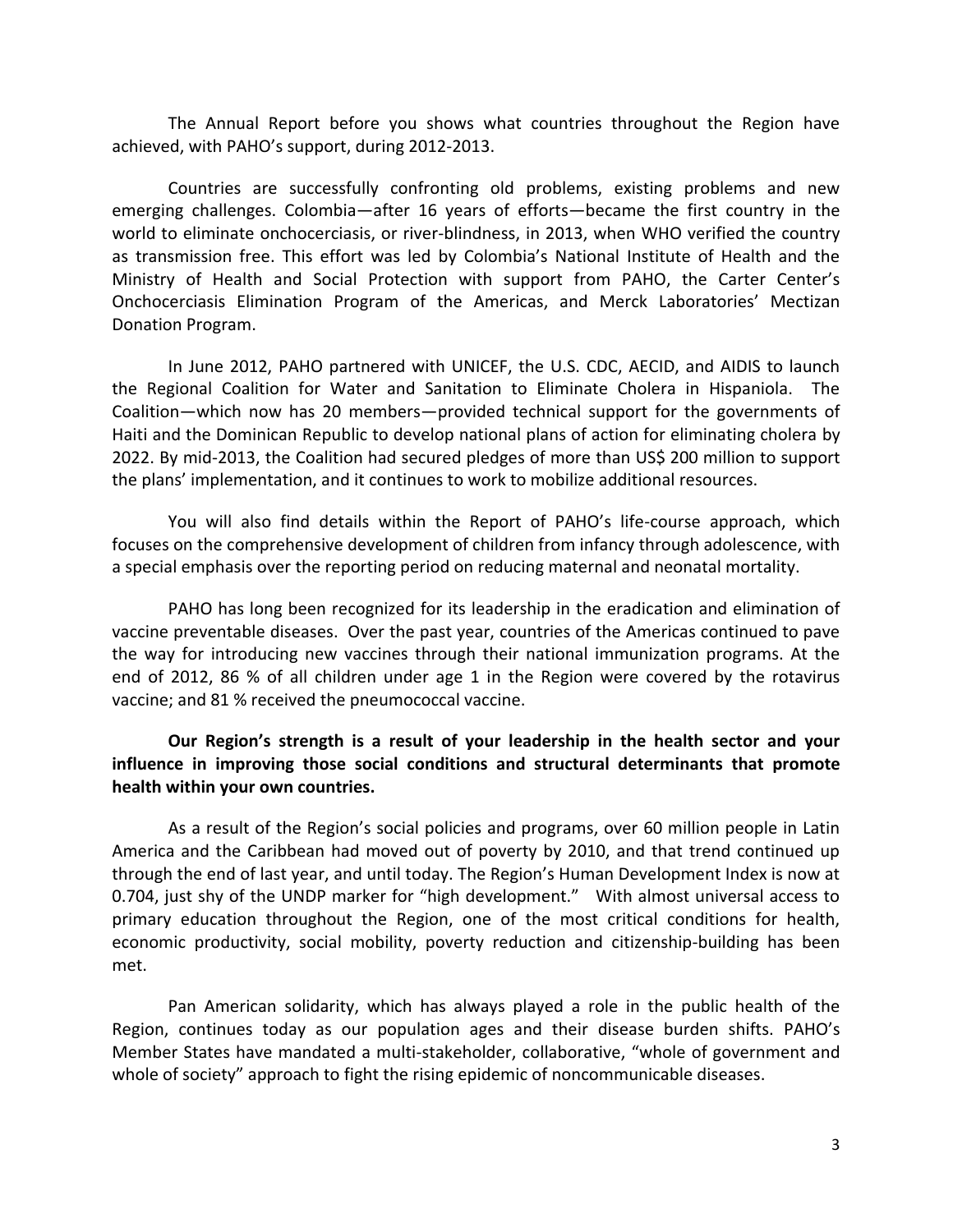PAHO also worked with Member States throughout 2012-2013 to strengthen health systems based on a renewed primary health care strategy.

We created the Primary Health Care Collaborative Network, which now has 450 members and 14 regional communities of practice, to exchange information and best practices across countries.

We have partnered with Schools of Public Health on analyses of hospital and emergency services, on efficiency and quality of health care, and costing and financing of health-care services. We have supported ministries of health and their local counterparts on policy, planning and management of the health workforce.

In September 2012, our Member States approved a new Regional Strategy for Noncommunicable Diseases that seeks to raise the profile of NCDs on countries' development and economic agendas.

In February 2013, PAHO launched the Women's Cancer Initiative, an alliance of public and private organizations committed to reducing breast and cervical cancer, the leading women's cancers in Latin America and the Caribbean. Also in 2013, the SaltSmart consortium endorsed a multi-year plan to cut dietary salt consumption to reduce hypertension and cardiovascular disease.

PAHO has supported countries during this reporting period through legislative and improved regulations related to the risk factors of noncommunicable diseases. This has included attention to: tobacco control; the advertising, promotion and labeling of industrial processed foods and their marketing to children; new norms and guidelines for healthy school meals; new taxes on sugar-sweetened beverages; and new regulations to reduce the salt content of industrially produced bread.

In addition, PAHO defined a set of essential and affordable medicines for treatment of NCDs, which member countries can now purchase through the PAHO Strategic Fund.

## **Without reservation, I can tell you that PAHO's collaborative networks are wider and stronger, as they increasingly need to be. And for that we are thankful to all we have joined and all who have joined with us.**

We have worked, for example, with international partners including Canada, the United States and the United Kingdom, to develop the Caribbean Public Health Agency (CARPHA), merging five regional health institutions with the mandate to coordinate action among Caribbean countries in the core areas including disease surveillance, human resources for health, emergency preparedness and response, health promotion and communication and policy development. CARPHA became operational on 1 January 2013.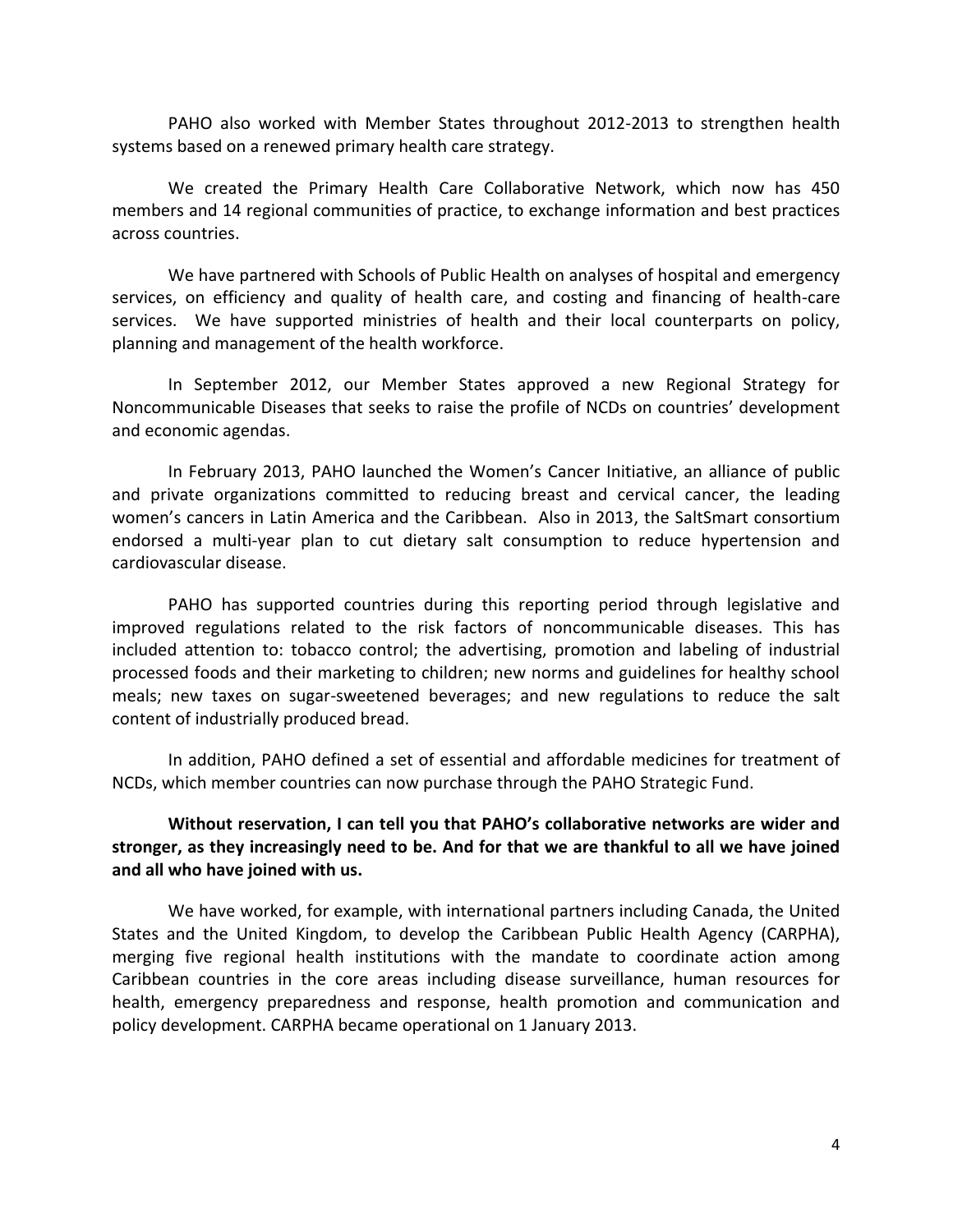Coordinating the work of partnerships and networks becomes even more critical—and more challenging—as economic difficulties at the global, regional and national levels mean that we are all called upon to "do more with less."

Coordination in the delivery of technical cooperation is essential in priority country, such as Haiti and Guatemala, as well as around initiatives, such as the *Every Women Every Child* campaign and around thematic issues such as HIV and AIDS and noncommunicable diseases.

The need for effective coordination is especially urgent in the case of emergencies and disasters. In 2012-2013, following extensive consultations with countries and other stakeholders, PAHO revised its Emergency Preparedness and Disaster Relief Program around three main lines of work:

- Improving the capacity of Member States to provide timely and appropriate response to disasters, complex emergencies, and other crises;
- Enhancing capacity of national health systems for emergency preparedness and disaster risk reduction; and
- Increasing the effectiveness and the coordination of PAHO and the U.N. Health Cluster in responding to emergencies.

# *Colleagues:*

*As encouraging as all these accomplishments are, we must acknowledge that not all our people are benefitting equally. Women and children living in poverty have been left behind.* 

*So have our indigenous, afro-descendant and marginalized populations, as have those living in crowded urban centers or in remote rural areas, and those socially excluded and discriminated.*

*Member States supported by PAHO bear a responsibility to each and every individual in the Americas who is unable to fully enjoy their human right to health and live up to their full potential.* 

*Inequalities and inequities within and across our countries take their human toll, as too many of our people, especially our children, become ill needlessly as a result. Needlessly.* 

*We are accountable, to ourselves most of all, for each and every one of the deaths and illnesses within our Region that could have been prevented.* 

*The challenge of inequity—in health and its social determinants***—***continues to be our Region's defining challenge. I believe that achieving universal health coverage will take us far toward overcoming this challenge, and I have promised to dedicate my efforts to this goal as PAHO's highest priority.*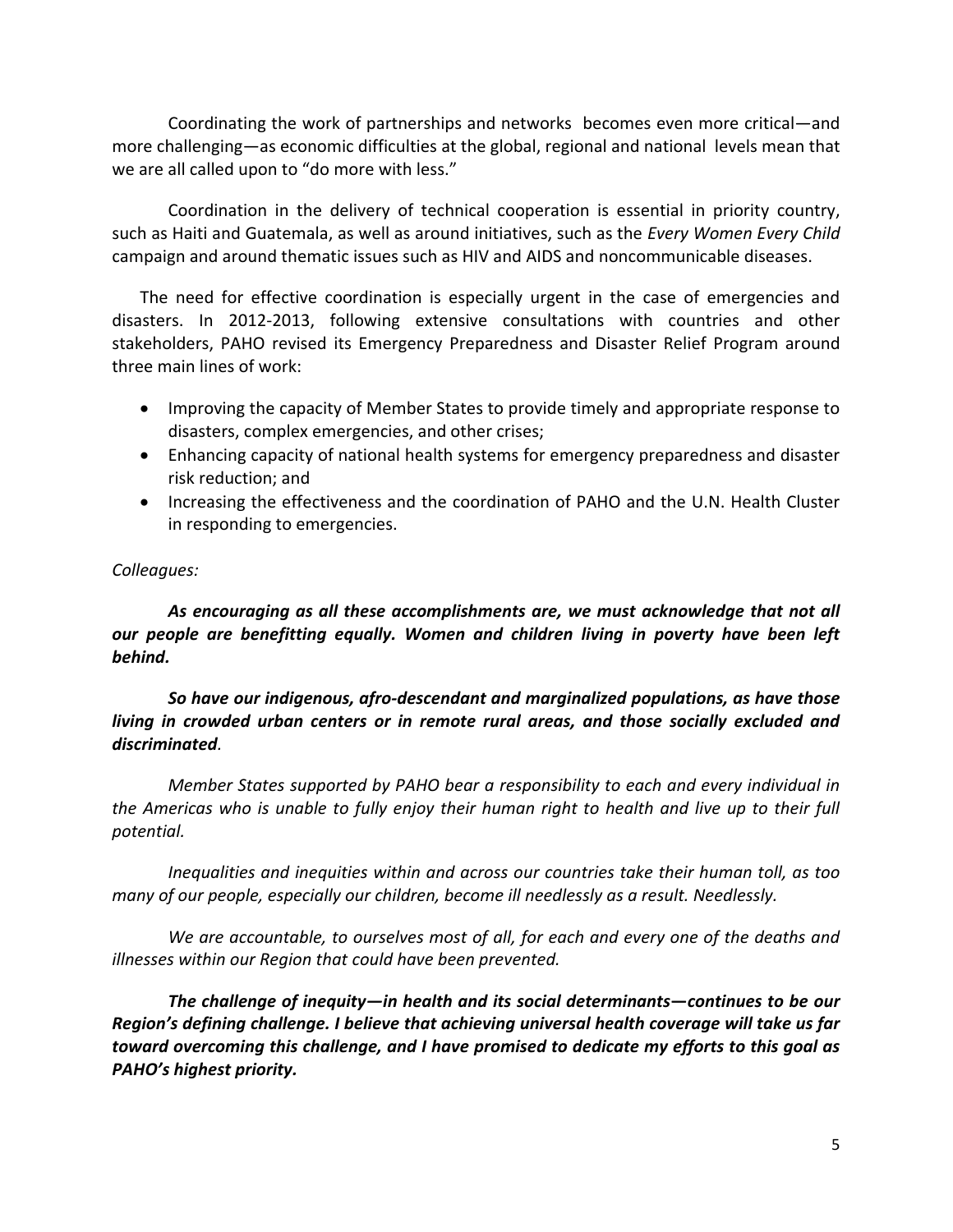*Just as your leadership has been the key factor in the achievements described in this Report, it will continue to be the essential factor in whether we are successful in advancing the cause of Universal Health Coverage.* 

#### **I am confident that PAHO will be stronger for the changes in our internal structure and corporate services we have undertaken in 2012-2013, described in some detail in this Report.**

As excited and optimistic as I was when I first was elected as Director, I am even more enthused today –PAHO's core values are holding fast: universality, equity and Pan American solidarity.

Our focus is where it has always been: on the world within which people live, on the social structures and the conditions of their daily lives that make the difference in whether they and their families enjoy their right to health and live with dignity.

# **Our commitment to human rights still underpins all we do; and the principles of primary health care are still our principles.**

PAHO's best resources for improving public health in every country in the Americas are what they have always been: the knowledge, expertise and wisdom of our Member States.

PAHO's job, as we understand it, is to connect the dots among you, serving as your strategic partner in mobilizing political will at the global, regional and national levels.

**But as the world changes and societies do too, so do the challenges before our Member States: the diseases are different, the social and economic climates are different, and the development community is different. The way people access information is different, and so are their expectations of what to expect from their governments and partner organizations.** 

**Our Region is different than it was. Inequities that divided us before, divide us still. But they are deeper and more entrenched. At the same time, several of our countries have expanded their global markets, others are recognized as emerging economies and others are among the new leaders of the global economy**.

**And so, for all these changes, PAHO must also change to remain relevant and true to its mission.** 

Open to change and renewal, PAHO's people have embraced innovation in the service of our mission. We believe we have put a structure in place to better support Member States; and we will working out the kinks over the coming months so that Member States will find us more responsive, more flexible and more transparent in all our dealings.

Our priorities, as presented within the Strategic Plan for 2014 – 2019, are clear, easily understood and communicated, and fully supported throughout the Organization.